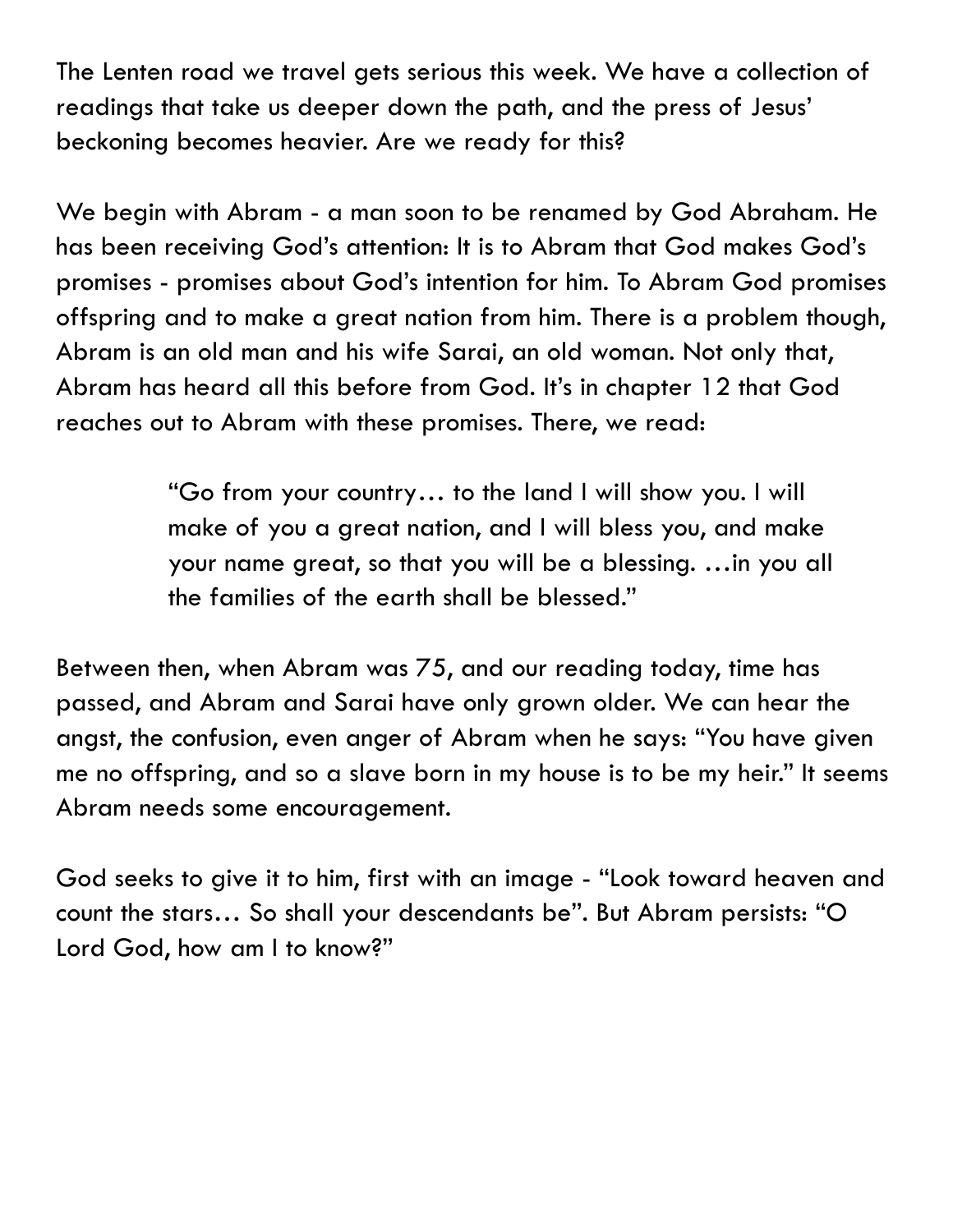This question resonates with each of us, does it not? Especially now? In the midst of an all out assault on a democratic country that is threatening to spiral into all out, global war; In the midst of a pandemic that seems to be calming but has transformed our neighbor from those in whom we can love God as God would have us love into untrustworthy vectors of disease; In the midst of a lenten path that is said to lead to the manifestation of all God's promises, but seems less certain as we look at the world around us. This question breaks through our protective exteriors: How are we to know, O God, that your promises are sure?

Abram and we are in need of something more - some serious medicine. And here, God delivers.

Abram is instructed to bring a collection of animals (a heifer, a goat, a ram, a turtledove and a young pigeon) and cut them in half. When the sun had gone down, we read, "a smoking fire pot and a flaming torch passed between these [animal] pieces…" It was in this way, that God took those promises spoken to Abram and made a covenant with Abram.

What just happened?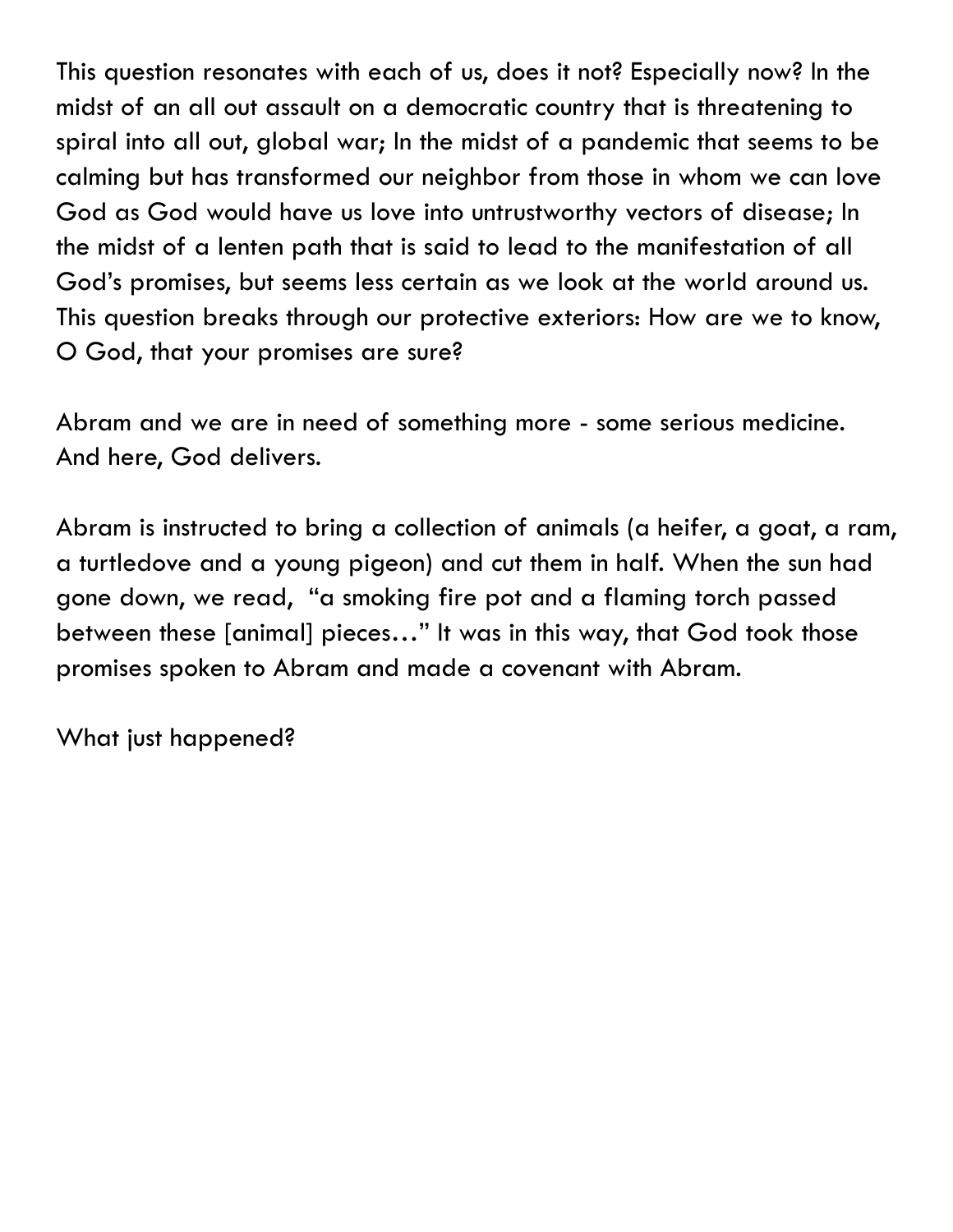Such a scene would have been well known to the people these words were addressed to. Let me explain.

Scholars generally believe the book of Genesis was compiled in ancient Babylon during the great exile. Remember with me that the Babylonian Empire destroyed Jerusalem in the 6th century BC and brought most of its inhabitants home to Babylon. At that time, it was common practice for conquering armies to illustrate to the conquered their status as conquered, and they did it in exactly this way: Forced to march into exile between the carcasses of its own livestock, the conquered were "impressed" with their loss. And even more, this march was meant to form a covenant in which the conquered people agreed (or promised) to be ruled. Make sense?

So back to Abram. This smoking fire pot and flaming torch floating down the path between these grizzly, dead animals, is God performing a covenant (in the most sober and serious terms) with Abram. But instead of God promising to be ruled, God is performing a commitment to keeping God's promises.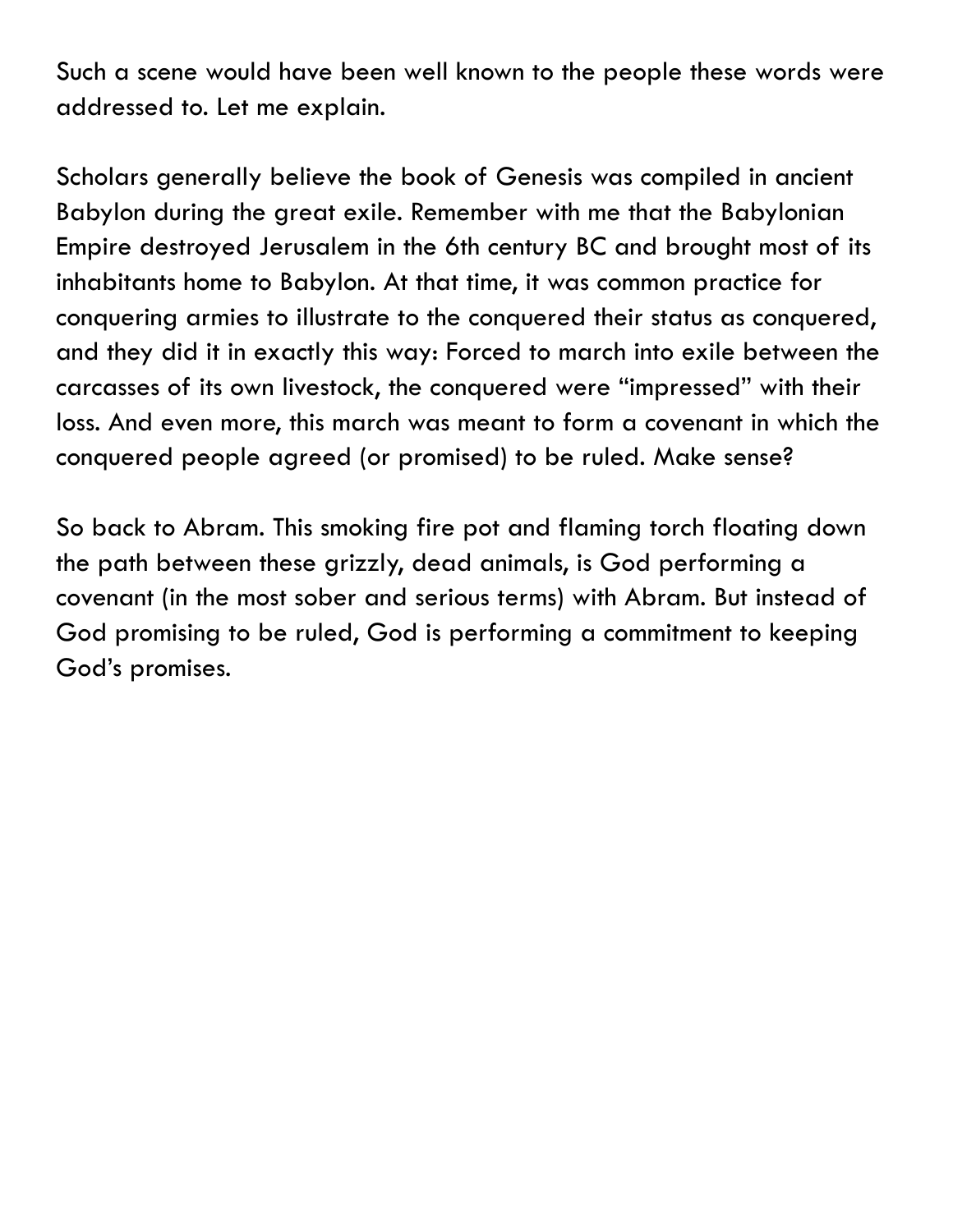This is a stretch for 21st century ears, but so are a lot of things. Thank goodness we have a gospel reading to help us make sense of it all. Unfortunately, this story from Luke lacks the kind of clarity I think we are in need of. But a few things are clear.

First, Jesus is not going to turn from his path even, under threat of death. This scene takes place in a central section of Luke 's gospel described as "Jesus' Last Journey to Jerusalem." Chapters 9 through 19 of Luke's 24 chapters chronicle his journey to Jerusalem. Here in chapter 13, to the Pharisees telling him that Herod wants him killed, Jesus says basically, "I will not be turned away from the work I have to do and the path it takes me down."

But then this lament over Jerusalem.

From our reading in Psalm 27 we hear these words, "Teach me your way, O Lord, lead me on a level path" and this, "For in the day of trouble, God will give me shelter." In this lament over Jerusalem, Jesus seems to speak with the voice of God, the voice of one with a much longer relationship with the people of Jerusalem:

> "The city that kills the prophets and stones those who are sent to it! How often have I desired to gather your children together as a hen gathers her brood under her wings, and you were not willing! See, your house is left to you.

So sit with me for a moment in these two images. A smoking fire pot and a flaming torch floating between the severed carcases of livestock. And this house of which Jesus speaks in tones of lament.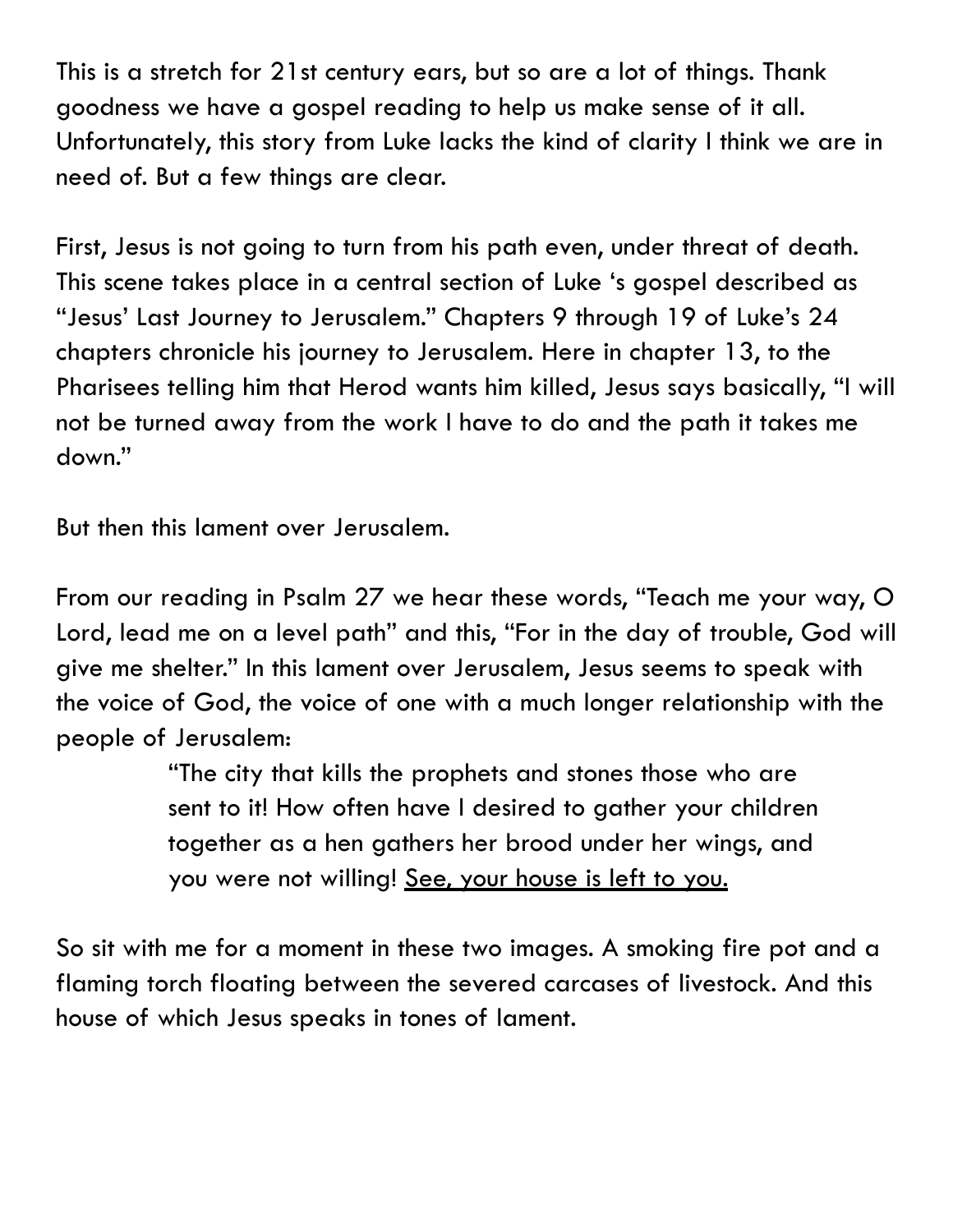Over the last few months, I've been doing some intense study of the history of the American west with a special focus on the cultures and experience of the aborignal peoples in this part of North America. This study has included the current day circumstances and issues that these first people face. Two such issues have received much indigenous attention and relatively little mainstream American news coverage: The recently uncovered mass graves of native children who died while in the custody of [residential schools](https://indigenouspeoplesatlasofcanada.ca/article/history-of-residential-schools/). And the huge and growing number of Murdered and Missing Indigenous Women. What's become clear to me is that these current issues are part of the legacy of the history of North America's colonization.

You know that history which began in 1492, and led to the settlement of this land by Europeans and the eventual forming of the United States. It's a history full of hard work, of sacrifice and determination. But this history isi also filled with people stripped of their language, their culture, their way of life, their connection to the land, through systematic, intentional and deceptive means. But that history is something not a single one of us had anything to do with. In fact it's hard to see any kind of link between us and those who colonized these lands. And why would we even want to? Why would we even want to?

To answer this question, I want to share with you a powerful illustration I've come across in my studies.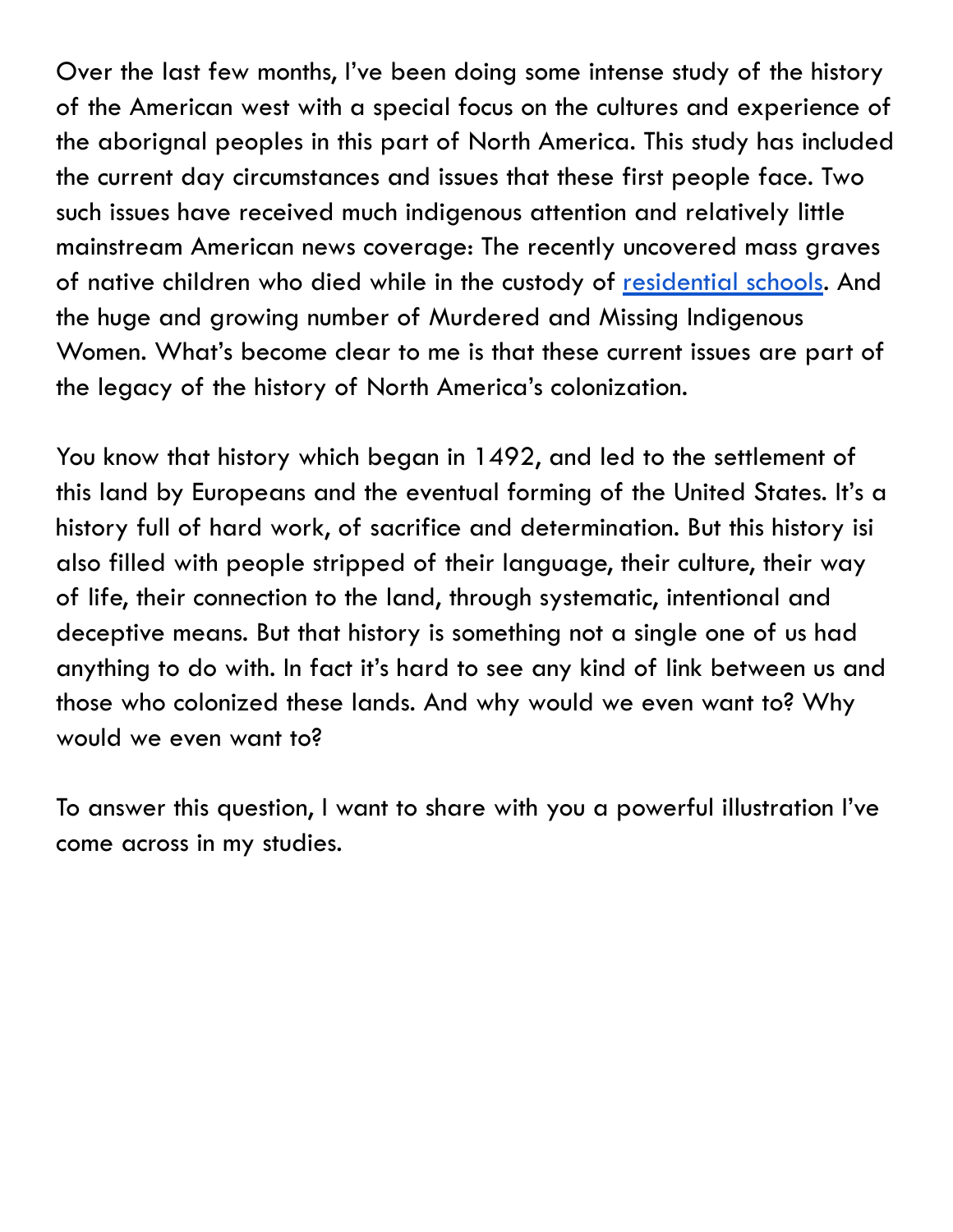Think of the US as an old house. A very old house. And like all old houses do, it's begun showing signs of distress. These are easy enough to point out. Some chipped paint here, some dated light fixtures there, drafty windows maybe, and floors that need some attention. Then there are more serious issues - structural integrity issues. These must take priority.

That bulge in the ceiling for instance. Much smaller a few weeks ago, it has been growing. Should we ignore it? Probably wise, not knowing what we might find happening back there. Best to put it out of mind. But if we want this house to continue standing, to continue sheltering us, we had better take a closer look and see what's going on - maybe | something can be done.

That growing bulge is a problem, certainly, and one we had absolutely nothing do with - it's not there by our actions. But we've inherited this house, and if we want to pass it on to our children, as I believe we do, do we not have a responsibility to address such things?

It's an interesting metaphor to be using at this point in the life of this congregation - on the cusp (as we are) of beginning construction on a new house, a new church home. This is an exciting time. A lot of hard work, sacrifice and determination have brought this community to this place in our life together, and we have much for which to be thankful. We don't have a hard time examining these things and telling that story. But there is a bulge in the ceiling, my friends - a bulge that needs our attention.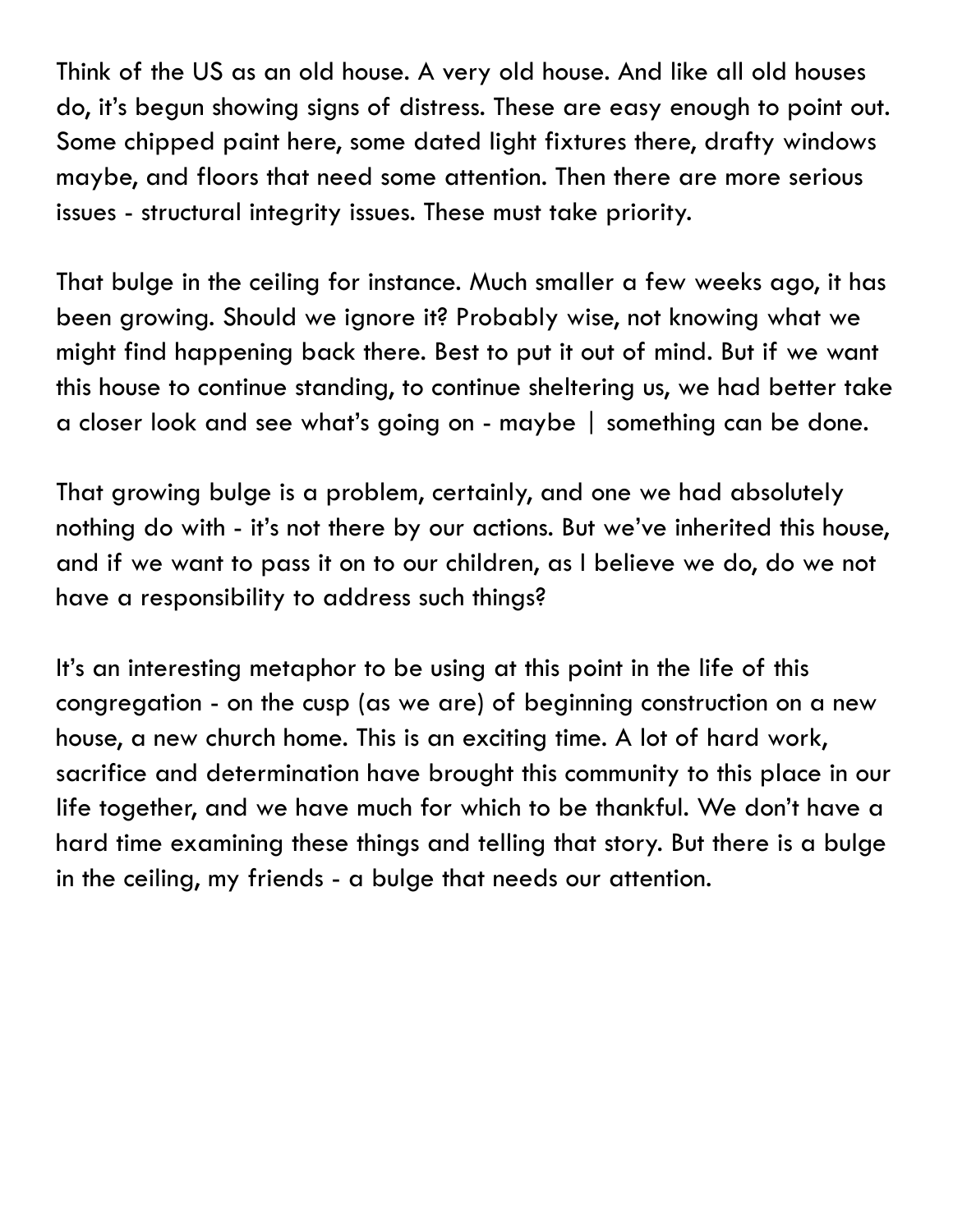That attention is what I believe God is giving in this path God is treading, between these animal pieces, with this smoking fire pot and flaming torch. God is acknowledging (even examining) the sin and carnage of human life and history - looking it full in the face, giving it close attention. That attention though, is what I believe God is also seeking - seeking from us.

Could God be inviting Abram to follow that path, the path Jesus invites us to follow in this season of Lent? A journey that will bring him and us face to face with the sins of the past, the sin we might rather not see? The sin that lives in the history of the land on which we build our new home needs examining, it needs engaging, if we are to build something we hope to share and eventually pass on to generations to come. In this way, with the help of God this land we call home might yet be healed, might be brought back into right relationship and the light of these Beartooths might shine undimed through this place, by its people, for all to see.

With your blessing, the un-familiar history and oft untold stories of this place that includes the Hw 78 land, I will hold up in the months to come. And I'll invite you to look with me.